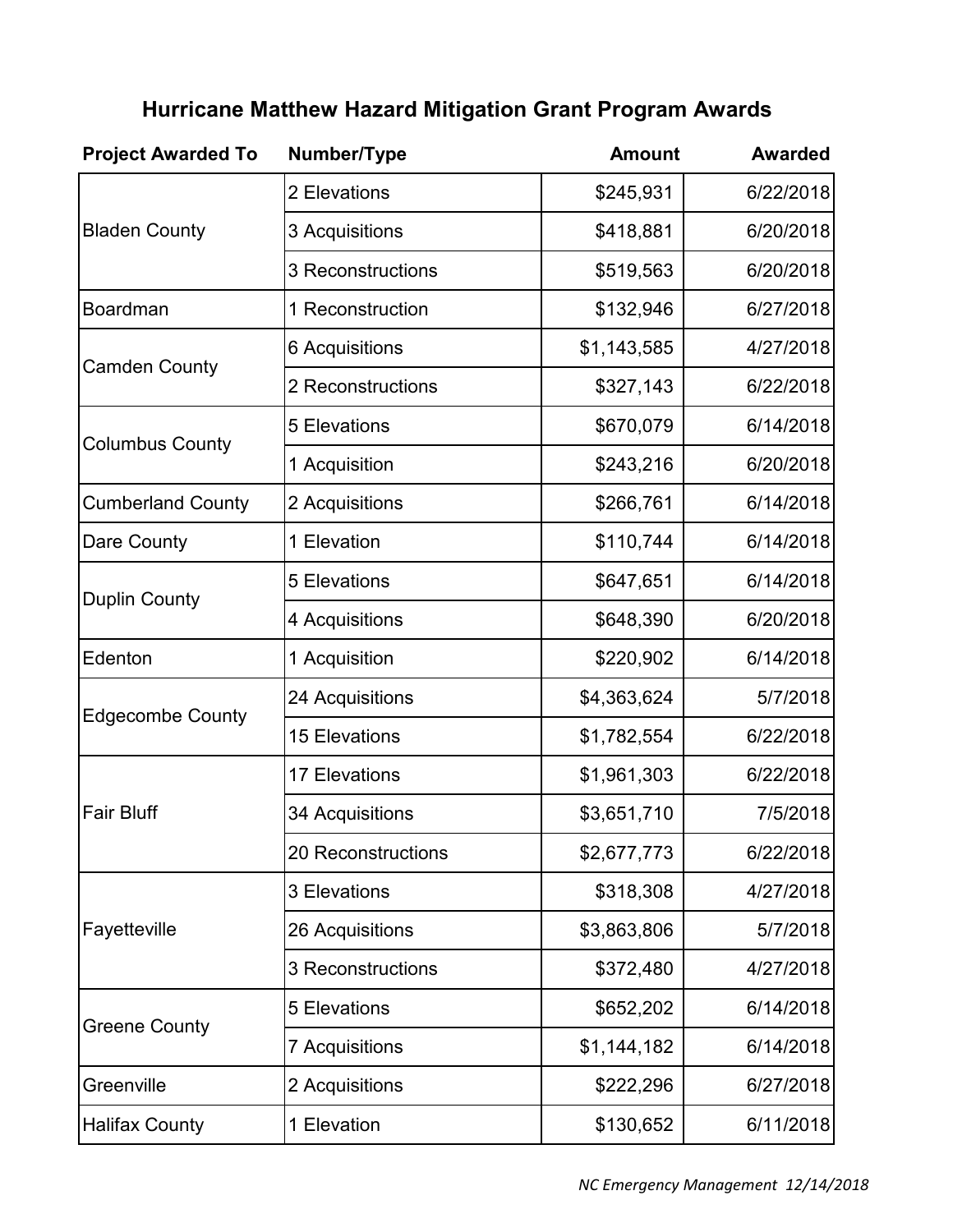| <b>Project Awarded To</b> | Number/Type               | <b>Amount</b> | <b>Awarded</b> |
|---------------------------|---------------------------|---------------|----------------|
| <b>Johnston County</b>    | 2 Elevations              | \$288,223     | 8/13/2018      |
|                           | 8 Acquisitions            | \$1,505,527   | 6/27/2018      |
|                           | 1 Reconstruction          | \$136,216     | 6/14/2018      |
| <b>Jones County</b>       | 2 Elevation <sub>1</sub>  | \$141,908     | 8/17/2018      |
|                           | 5 Acquisitions            | \$610,770     | 6/14/2018      |
| <b>Lenoir County</b>      | 83 Acquisitions           | \$7,925,908   | 7/9/2018       |
|                           | 20 Elevations             | \$2,442,489   | 6/22/2018      |
| Lumberton                 | 47 Acquisitions           | \$6,009,983   | 6/22/2018      |
|                           | <b>34 Reconstructions</b> | \$4,410,617   | 6/22/2018      |
| <b>Mitchell County</b>    | 1 Acquisition             | \$272,908     | 7/18/2018      |
|                           | 1 Reconstruction          | \$152,854     | 4/27/2018      |
| <b>Moore County</b>       | 6 Acquisitions            | \$660,533     | 6/14/2018      |
| <b>Nash County</b>        | 3 Acquisitions            | \$516,912     | 4/27/2018      |
| <b>Pasquotank County</b>  | 5 Acquisitions            | \$808,968     | 6/14/2018      |
|                           | 1 Elevation               | \$114,272     | 6/14/2018      |
|                           | <b>14 Elevations</b>      | \$2,091,805   | 7/5/2018       |
| <b>Pender County</b>      | 11 Acquisitions           | \$1,582,426   | 7/18/2018      |
|                           | 4 Reconstructions         | \$532,384     | 6/14/2018      |
| <b>Pitt County</b>        | 11 Acquisitions           | \$1,044,262   | 6/14/2018      |
| Princeville               | 22 Acquisitions           | \$4,320,165   | 10/16/2018     |
|                           | <b>Elevations</b>         |               | pending        |
|                           | Reconstructions           |               | pending        |
|                           | 6 Elevations              | \$806,589     | 6/11/2018      |
| <b>Robeson County</b>     | 18 Acquisitions           | \$2,401,094   | 6/22/2018      |
|                           | <b>15 Reconstructions</b> | \$2,098,914   | 7/5/2018       |
| <b>Sampson County</b>     | 2 Elevations              | \$247,821     | 6/20/2018      |
|                           | 3 Acquisitions            | \$363,691     | 6/20/2018      |

*NC Emergency Management 12/14/2018*